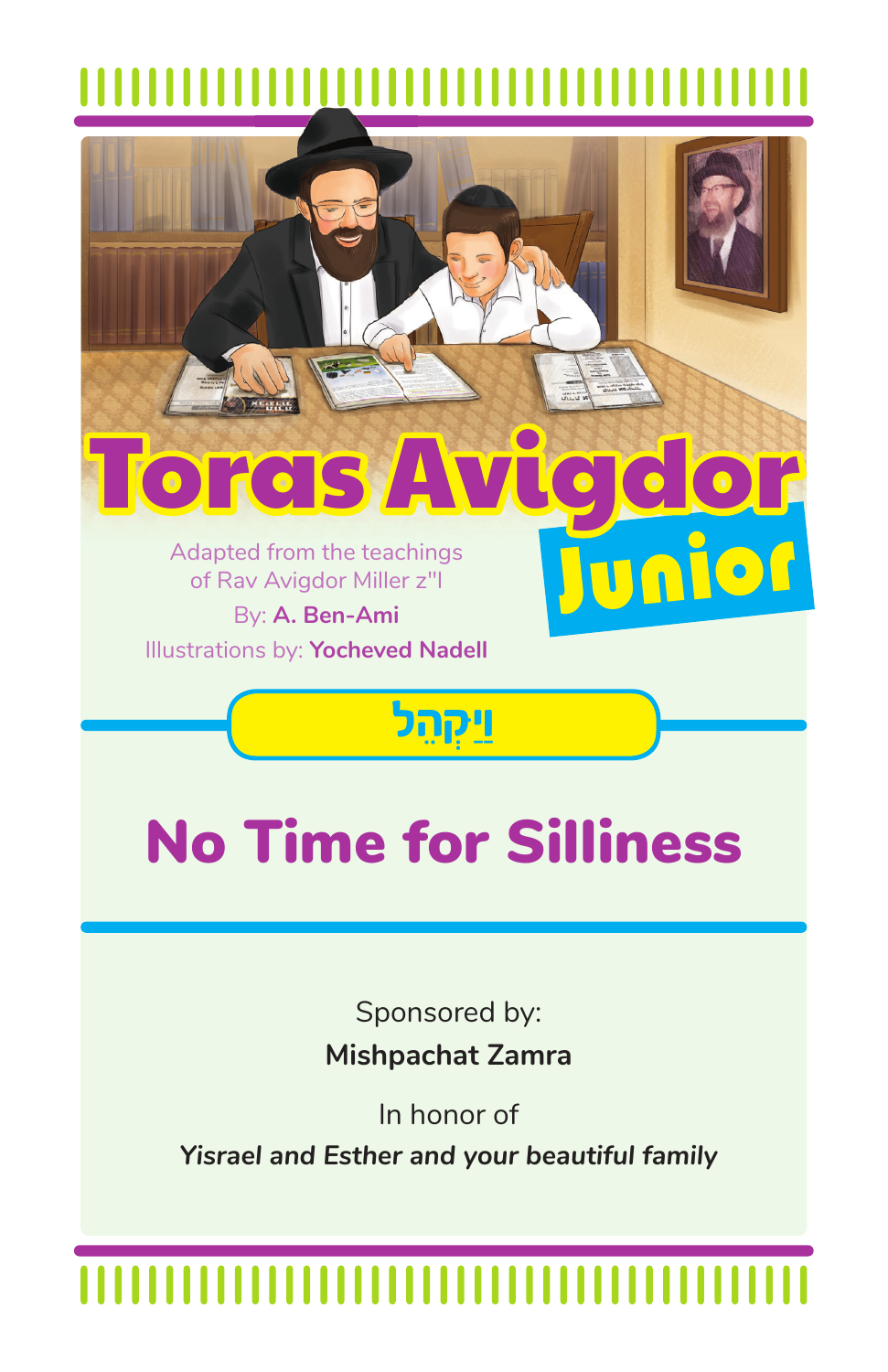## Parshas Vayakhel **No Time for Silliness**

Nechemia and Shlomo nervously knocked on the office door. Why had the Mashgiach called for them? They didn't think they had done anything wrong.

"Come in!" called the Mashgiach warmly.

The two bochurim walked cautiously into the office where their Mashgiach, Reb Yosef, was sitting at his desk waiting for them.

"How are you boys doing?" he asked with a smile.

"Boruch Hashem, good," Nechemia said quietly.

"I want to talk with you boys about what happened at the Shabbos seudah in Yeshiva," Reb Yosef began.

Nechemia and Shlomo exchanged a glance. What had happened on Shabbos?

The Mashgiach continued, "I always love when I get the opportunity to spend a Shabbos seudah in Yeshiva with all of my talmidim. But this week, after the cholent was served, I noticed that the two of you were laughing and cracking jokes. I was disappointed to see such amazing bochurim like the two of you acting like that on Shabbos."

"I'm sorry," said Shlomo. "We were in a silly mood and weren't acting the way Bnei Torah should. But what does Shabbos have to do with it? It's not like we were doing any melachos or moving muktzah."

Just then, they were interrupted by a strange looking man who had appeared at the doorway to the office. He had long blonde hair, a banjo on his back, and a surfboard under his arm!

"Em… can I help you?" asked the Mashgiach.

"Sure, Rabbi!" said the man. "Hey guys, how's it going?" he added, nodding at the two bochurim.

"My name is Matthew Sweeney, but you can call me 'Riptide'. I've been looking everywhere for a Rabbi and then I saw this Yeshiva building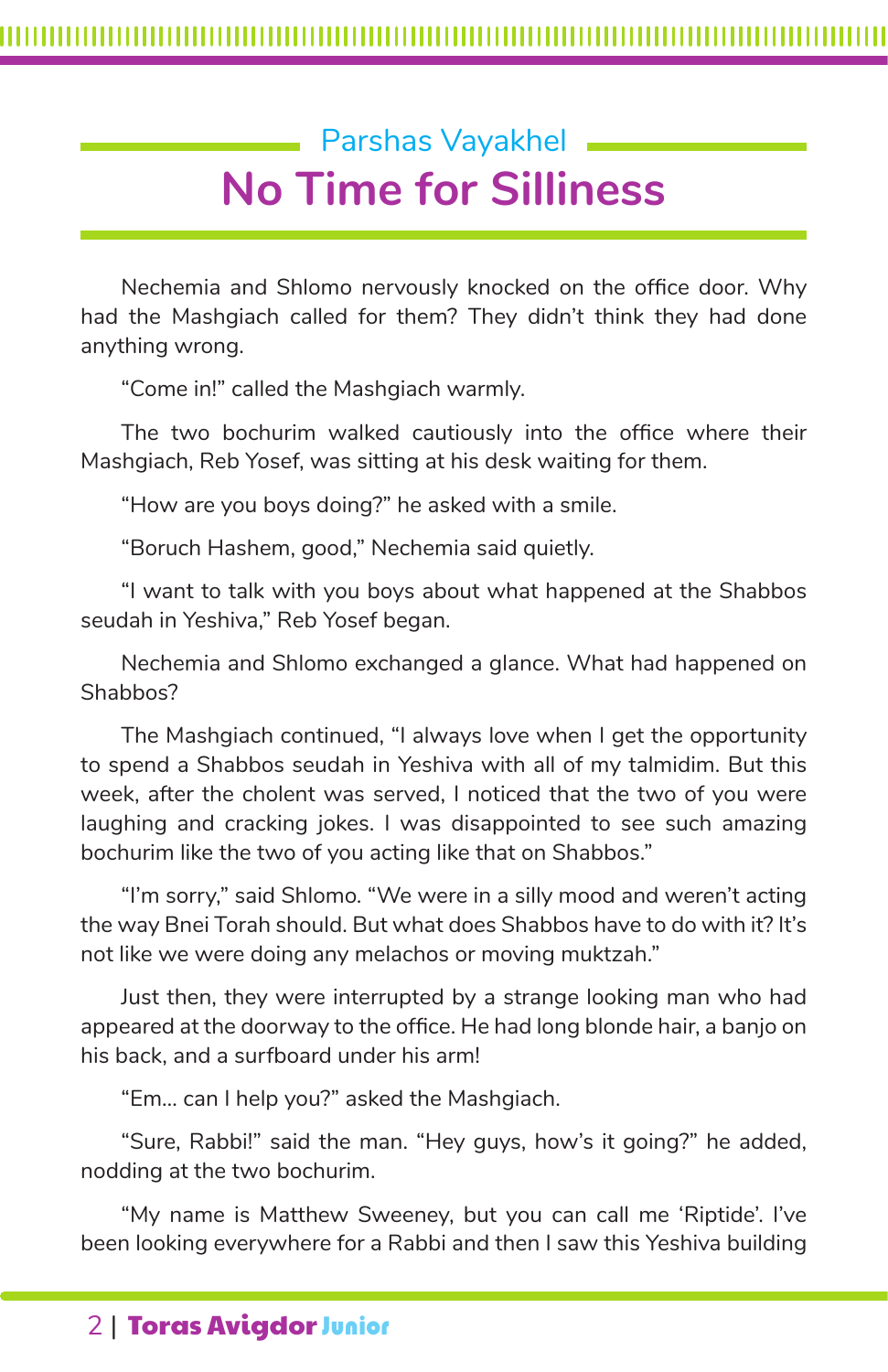and I was like 'whoa, I bet there's a Rabbi in here!' And what do you know, here you are!"

Reb Yosef and the bochurim stared as Matthew continued.

"So I'm not Jewish or anything, but I find your whole religion fascinating. Every time I go to the beach I see that huge ocean and think 'man, that is awesome - there must be a Creator!'

"So anyway, on Friday G-D gave me such amazing waves to ride that I realized that I need to do something in return for Him. So I decided that I'm going to keep Shabbos just like you guys do. I went home and made kiddush on a cup of orange juice. I didn't even turn on any lights! I just sat in the dark the whole Shabbos thinking about the wonderful ocean that G-D made for me and I decided I want to become Jewish!"

"Oh no! Don't do that!" shouted the Mashgiach, causing Nechemia and Shlomo to jump. "It's dangerous to do such a thing if you're not a Jew yet!"

"Don't do what?" asked Matthew.